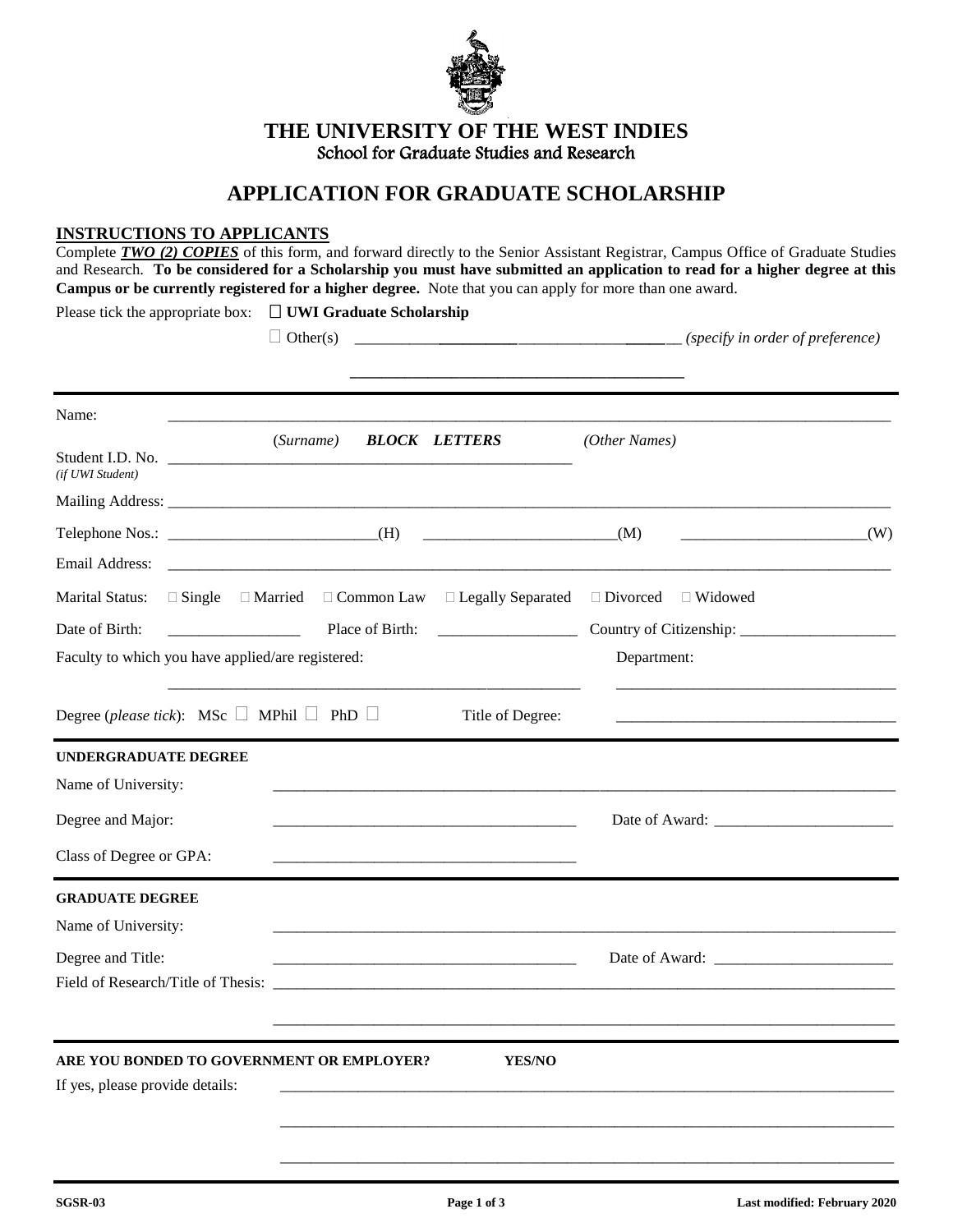## **RESEARCH PROPOSAL**

Please provide below your area of research, the justification for the research, the objectives of the research and the methodology to be followed.

**(Attach additional page(s) if necessary)**

**List of Publications if applicable:**

**(Attach an additional page if necessary)**